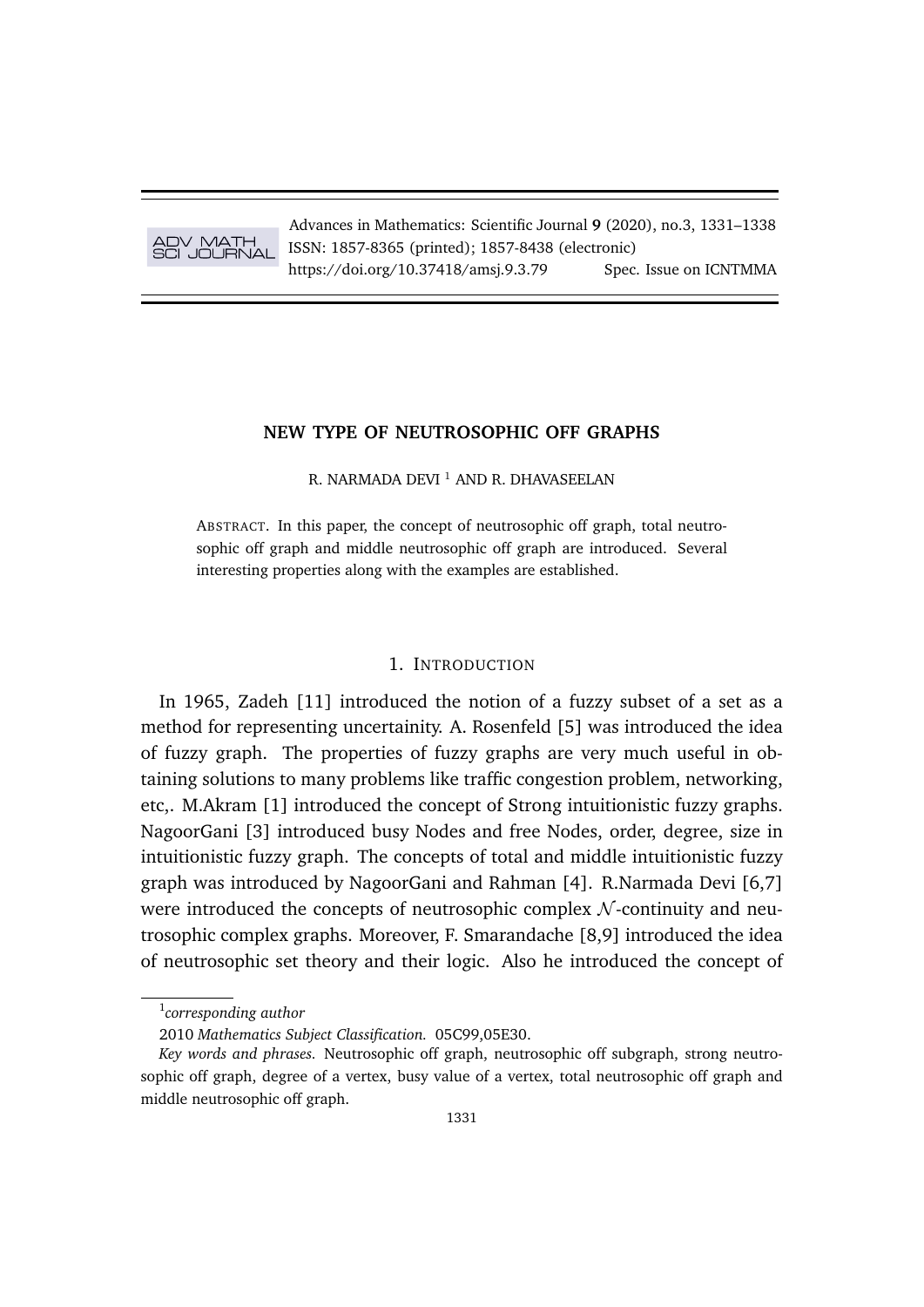neutrosophic off set [10]. S. Broumi [2] was studied the properties of single valued neutrosophic graphs. In this paper the concepts of neutrosophic off graph and their interesting properties are discussed.

### 2. PRELIMINARIES

**Definition 1. [10]** Let U be a universe of discourse and the neutrosophic set  $A_3$ in U. Let  $T(x)$ ,  $I(x)$ ,  $F(x)$  be the functions that describe the degrees of member*ship, indeterminate-membership, and nonmembership respectively, of a generic element*  $x \in U$ , with respect to the set  $A_3 : T(x)$ ,  $I(x)$ ,  $F(x) : U \rightarrow [\Psi, \Omega]$  where Ψ < 0 < 1 < Ω *and* Ψ *is called underlimit, while* Ω *is called overlimit and*  $T(x), I(x), F(x) \in [\Psi, \Omega]$ . A Single-Valued Neutrosophic Offset(  $A_3$  is defined as:  $A_3 = (x, \langle T(x), I(x), F(x) \rangle), x \in \mathcal{U}$  such that there exist some elements in  $A_3$ *that have at least one neutrosophic component that is* > 1*, and at least another neutrosophic component that is* < 0*.*

**Definition 2.** [4] The busy value of a node v of an IFG  $G = < V, E > i$ s  $(D_\mu(v), D_\gamma(v))$  where  $D_\mu(v) = \sum \mu_1(v) \wedge \mu_1(v_i)$  and  $D_\gamma(v) = \sum \gamma_1(v) \wedge \gamma_1(v_i)$ *where*  $v_i$  are neighbours of  $v$ . The busy value of an IFGG is defined to be the sum *of the busy values of an* IF G G *is defined to be the sum of the busy values of all* nodes of  $G$ . (i.e.) $D(G) = (\sum_i D_{\mu}(v_i), \sum_i D_{\gamma}(v_i))$  where  $v_i$  are nodes of  $G$ .

## 3. NEW VIEW ON NEUTROSOPHIC OFF GRAPHS

In this section, the concept of neutrosophic off graph is introduced. Some types of neutrosophic off graph are studied. Several interesting properties along with the examples are established.

**Definition 3.** *A pair*  $G = (A, B)$  *is called a neutrosophic off graph (in short.,* N offG, ) on a crisp graph  $G^* = (V, E)$ , where  $A = \langle x, T_A(x), I_A(x), F_A(x) \rangle$  is a *neutrosophic off set on V*, for every  $x \in V$  and  $B = \langle xy, T_B(xy), I_B(xy), F_B(xy) \rangle$ *is a* Noff *set on* E *such that*

- (i)  $T_B(xy) \le \min[T_A(x), T_A(y)]$
- (ii)  $I_B(xy) \le \min[I_A(x), I_A(y)]$  and
- (iii)  $F_B(xy) \ge \max[F_A(x), F_A(y)]$ *, for every*  $xy \in E \subseteq V \times V$ *.*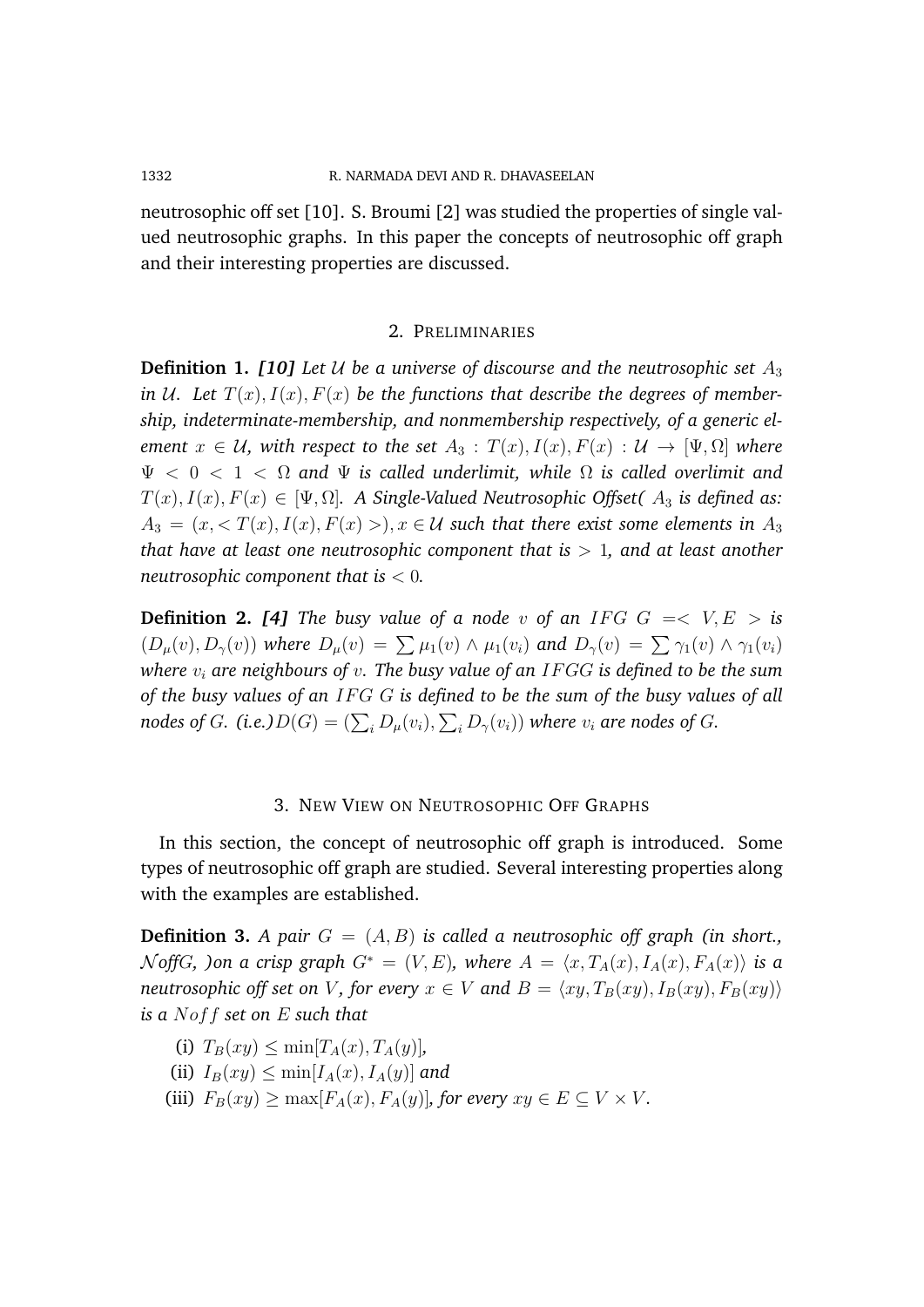*Then* A *and* B *are neutrosophic vertex off set on* V *and neutrosophic edge off set on* E *respectively.*

**Definition 4.** Let G be any a  $\mathcal{N}$  of G a crisp graph  $G^*$ . Then  $H = (A_1, B_1)$  is *called a neutrosophic off subgraph(*  $\mathcal N$  *offsubG*) if

- (i)  $T_{A_1}(x) = T_A(x), I_{A_1}(x) = I_A(x), F_{A_1}(x) = F_A(x)$ , for all  $x \in V_1 \subseteq V$ ,
- (ii)  $T_{B_1}(xy) = T_B(xy), I_{B_1}(xy) = I_B(xy), F_{B_1}(xy) = F_B(xy)$ , for all  $xy \in E_1 \subseteq E$ .

**Definition 5.** *A*  $\mathcal{N}$ *offG*  $C(G) = (C(A), C(B))$  *is called a complement of a*  $\mathcal{N}$ *offG* G *if*

$$
C(A) = A, T_{C(B)}(xy) = [T_A(x) \wedge T_A(y)] - T_B(xy),
$$
  
\n
$$
I_{C(B)}(xy) = [I_A(x) \wedge I_A(y)] - I_B(xy) \text{ and }
$$
  
\n
$$
F_{C(B)}(xy) = [F_A(x) \vee F_A(y)] - F_B(xy),
$$

*for every*  $xy \in E$ .

**Definition 6.** *A*  $\mathcal{N}$  *offG G is called a complete*  $\mathcal{N}$  *offG*(*in short.,comp* $\mathcal{N}$ *offG*) *if*  $T_B(xy) = \min[T_A(x), T_A(y)]$ ,  $I_B(xy) = \min[I_A(x), I_A(y)]$  and  $F_B(xy) =$  $\max[F_A(x), F_A(y)]$ *, for every*  $x, y \in V$ *.* 

**Definition 7.** *A*  $\mathcal{N}$  *offG G is called a*  $\mathfrak{String}\mathcal{N}$  *offG if*  $T_B(xy) = \min[T_A(x), T_A(y)]$ *,*  $I_B(xy) = \min[I_A(x), I_A(y)]$  and  $F_B(xy) = \max[F_A(x), F_A(y)]$ , for every  $xy \in E$ .

**Definition 8.** *Let* G *be any* N *off*G *of a crisp graph* G<sup>∗</sup> *. Then the degree of* **a** vertex  $x \in V$  is  $deg_G(x) = \langle T_{deg_G}(x), I_{deg_G}(x), F_{deg_G}(x) \rangle$  where  $T_{deg_G}(x) =$  $\sum_{x\neq y}T_B(xy),$   $I_{deg_G}(x)=\sum_{x\neq y}I_B(xy),$  and  $F_{deg_G}(x)=\sum_{x\neq y}F_B(xy).$ 

**Proposition 3.1.** Let  $G$  be any  $\mathcal N$ off $G$  of a crisp graph  $G^*$ . Then  $\sum_j deg_G(x_j) =$  $\langle 2(\sum_{x\neq y}T_B(xy)), 2(\sum_{x\neq y}I_B(xy)), 2(\sum_{x\neq y}F_B(xy))\rangle.$ 

**Definition 9.** *Let* G *be any* N *off*G *of a crisp graph* G<sup>∗</sup> *. Then the*

- (i) *size* of a NoffG G is defined by  $S(G) = \langle T_S(G), I_S(G), F_S(G) \rangle$  where  $T_S(G) = \sum_{x \neq y} T_B(xy)$ ,  $I_S(G) = \sum_{x \neq y} I_B(xy)$ , and  $F_S(G) = \sum_{x \neq y} F_B(xy)$ .
- (ii) **order** of a N off G G is defined by  $Ord(G) = \langle T_{Ord}(G), I_{Ord}(G), F_{Ord}(G) \rangle$ where  $T_{Ord}(G)=\sum_{x_i\in V}T_A(x_i)$ *,*  $I_{Ord}(G)=\sum_{x_i\in V}I_A(x_i)$ *, and*  $F_{Ord}(G)=$  $\sum_{x_i \in V} F_B(x_i)$ .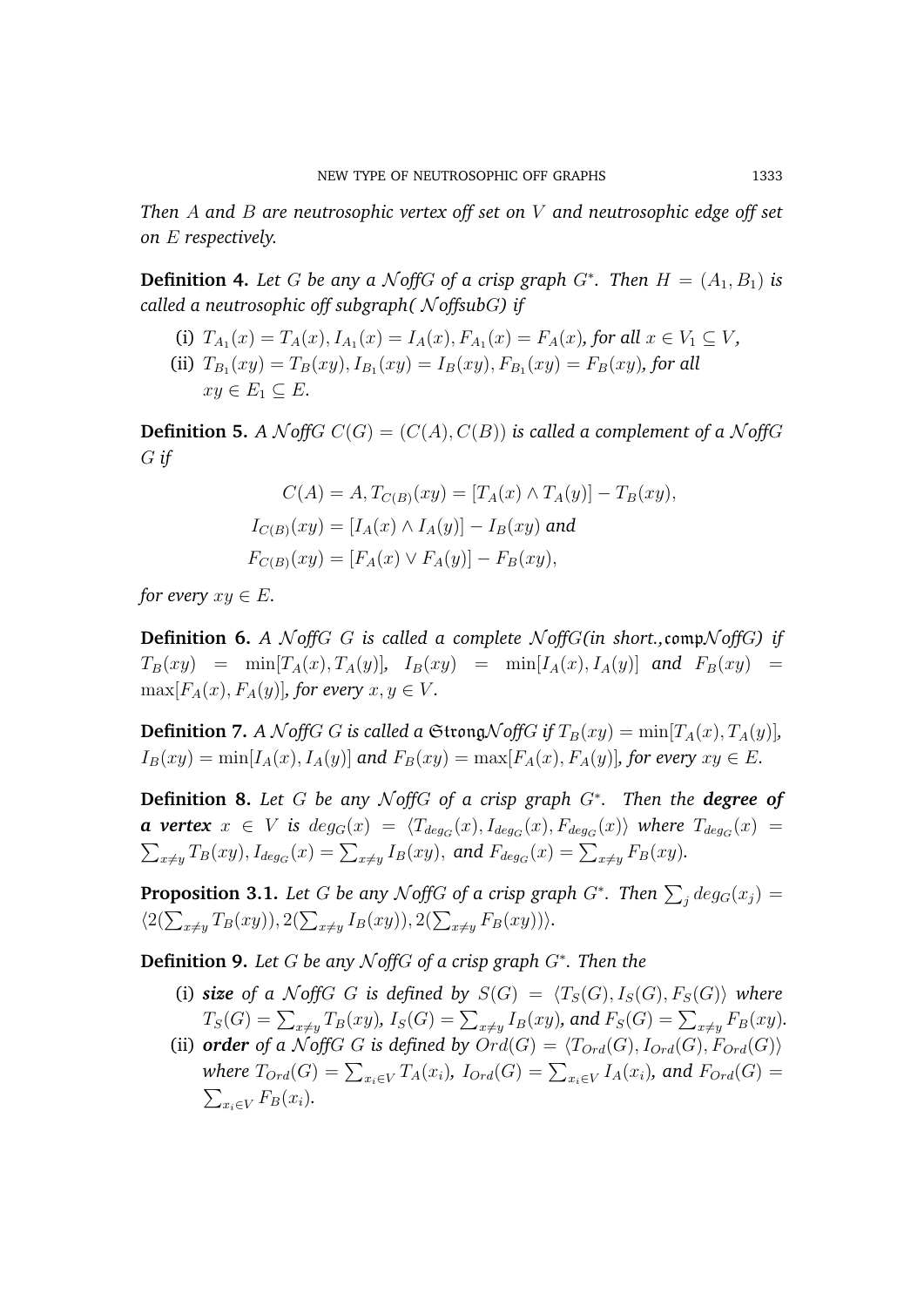1334 R. NARMADA DEVI AND R. DHAVASEELAN

- (iii) **busy value of a vertex**  $v \in V$  of G is  $Busy_G(v) = \langle T_{busy_G}(v), I_{busy_G}(v), \rangle$  $F_{busy_G}(v)$  *where*  $T_{busy_G}(v) = \sum_i T_A(v) \wedge T_A(v_i)$ ,  $I_{busy_G}(v) = \sum_i I_A(v) \wedge T_A(v)$  $I_A(v_i)$  and  $F_{busy_G}(v) = \sum_i F_A(v) \vee F_A(v_i)$  where  $v_i$  are neighbours of  $v$ .
- (iv) *busy value of a*  $\mathcal N$  *off*  $G$  *G is*  $Busy(G) = \langle T_{busy}(G), I_{busy}(G), F_{busy}(G) \rangle$ where  $T_{busy}(G)$  =  $\sum_{v \in V} T_{busy_G}(v)$ ,  $I_{busy_G}(G)$  =  $\sum_{v \in V} I_{busy_G}(v)$ and  $F_{busy}(G) = \sum_{v \in V} F_{busy_G}(v)$ .

**Proposition 3.2.** Let G be any  $N$  of  $G$  of a crisp graph  $G^*$ . Let  $v \in V$ . Then  $deg_{C(G)}(v) = Busy_G(v) - deg_G(v).$ 

**Remark 3.1.** *From the definition of a complete* N *off*G G*, it follows that for each vertex*  $v \in V$ *, Busy* $(v) = deg_G(v)$ *.* 

**Definition 10.** *Let* G *be any* N *off*G *of a crisp graph* G<sup>∗</sup> *. Then A node or vertex*  $v \in V$  of a N off G G is said to be a **busy node (or) busy vertex** if  $T_A(v) \leq$  $T_{deg_G}(v), I_A(v) \leq I_{deg_G}(v)$ and  $F_A(v) \geq F_{deg_G}(v)$ ; otherwise it is called a **free node.** *An edge*  $uv \in E$  *of a*  $\mathcal N$ *offG G is said to be an effective edge if*  $T_B(uv) = T_A(u) \wedge T_B(vv)$  $T_A(v)$ ,  $I_B(uv) = I_A(u) \wedge I_A(v)$  and  $F_B(uv) = F_A(u) \vee F_A(v)$ .

**Proposition 3.3.** *Let* G *be any* N *off*G *of a crisp graph* G<sup>∗</sup> *If* G *has effective edges then it has atleast one busy vertex.*

**Definition 11.** Let G be any  $N$  of  $G$  of a crisp graph  $G^*$ . Let  $T(G) = (A_T, B_T)$  be *a total*  $N$ *offG of*  $G$  *which is defined as follows: Let the vertex set of*  $T(G)$  *be*  $V \cup E$ *. Then the Noff set*  $A_T$  *is defined on*  $V \cup E$  *as follows: for*  $w \in V \cup E$ *,* 

(i) 
$$
T_{A_T}(w) = T_A(u), I_{A_T}(w) = I_A(u)
$$
 and  $F_{A_T}(w) = F_A(u), w = u \in V$ .

(ii) 
$$
T_{A_T}(w) = T_B(e), I_{A_T}(w) = I_B(e)
$$
 and  $F_{A_T}(w) = F_B(e), w = e \in E$ .

*The Noff set*  $B_T$  *is defined on*  $V \cup E \times V \cup E$  *as follows:*  $\textbf{case(a)}$   $T_{B_T}((u, v)) = T_B(u, v)$ ,  $I_{B_T}((u, v)) = I_B(u, v)$  and  $F_{B_T}((u, v)) =$ 

 $F_B(u, v), u, v \in V$ .

 $\textit{case(b)}\; T_{B_T}((u,e)) = T_A(u) \land T_B(e) \;\textit{if}\; u \in V,\, e \in E$  and the vertex  $u$  lies on the *edge*  $e$ , otherwise  $T_{B_T}((u, e)) = 0$ .  $I_{B_T}((u, e)) = I_A(u) \wedge I_B(e)$  if  $u \in V$ ,  $e \in E$ and the vertex  $u$  lies on the edge  $e$ , otherwise  $I_{B_T}((u,e)) \ = \ 0.\ \ F_{B_T}((u,e)) \ =$  $F_A(u)$  ∨  $F_B(e)$  *if*  $u \in V$ ,  $e \in E$  and the vertex u lies on the edge  $e$ , otherwise  $F_{B_T}((u, e)) = 0.$ 

 $\textbf{case(c)}\; T_{B_T}((e_j,e_k)) = T_{B}(e_j) \land T_{B}(e_k) \; \text{if}\; e_j, e_k \in E$  and the edges  $e_j$  and  $e_k$  have *a common vertex, otherwise*  $T_{B_T}((e_j, e_k)) = 0$ .  $I_{B_T}((e_j, e_k)) = I_B(e_j) \wedge I_B(e_k)$  if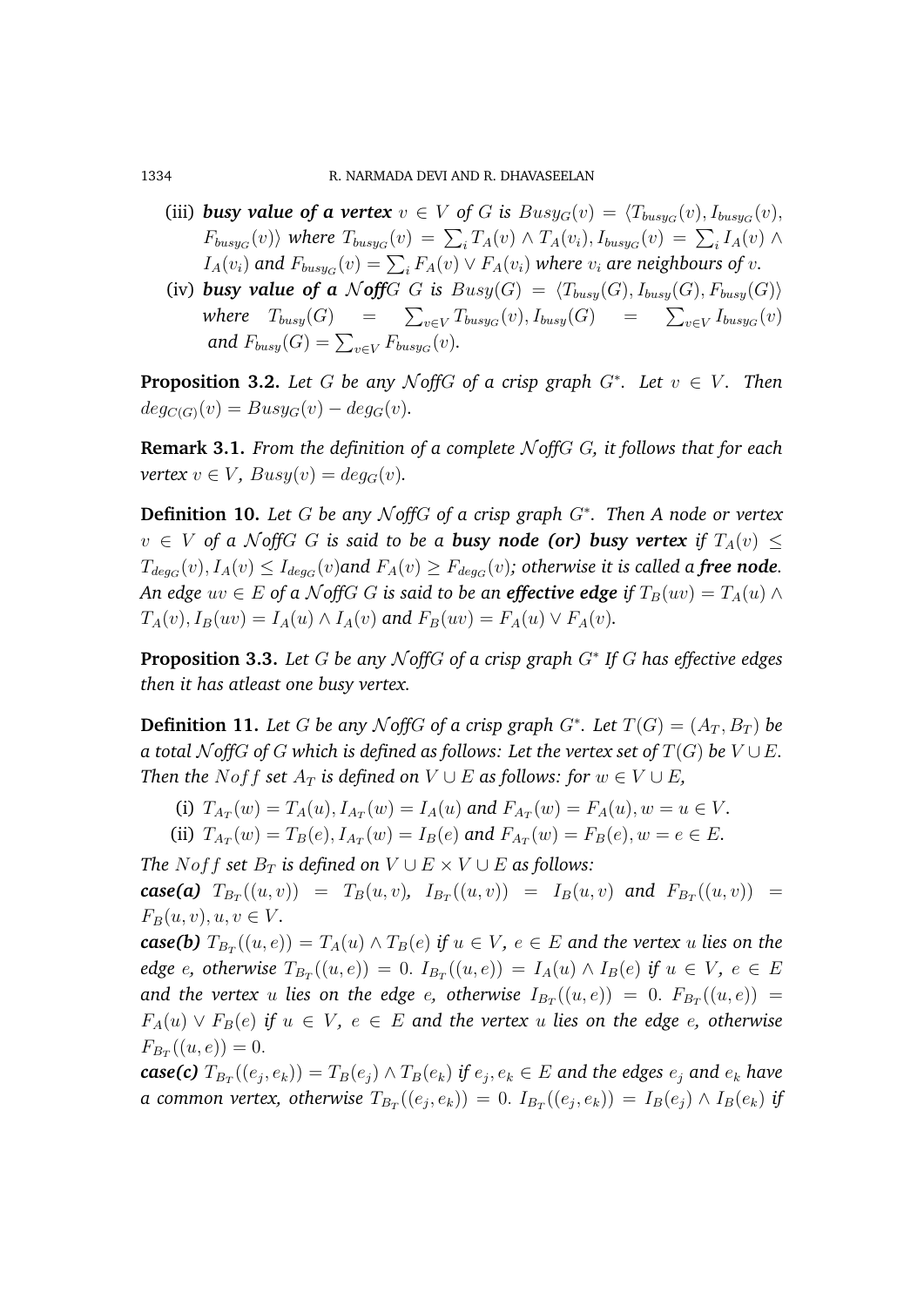$e_j, e_k \in E$  and the edges  $e_j$  and  $e_k$  have a common vertex, otherwise  $I_{B_T}((e_j, e_k)) =$  $(0. \; F_{B_T}((e_j, e_k)) \, = \, F_B(e_j) \vee F_B(e_k)$  if  $e_j, e_k \, \in \, E$  and the edges  $e_j$  and  $e_k$  have a  ${\sf common}$  vertex, otherwise  $F_{B_T}((e_j, e_k)) = 0.$ 

By the Definition,  $T_{B_T}((u, v)) \le T_{A_T}(u) \wedge T_{A_T}(v)$ ,  $I_{B_T}((u, v)) \le I_{A_T}(u) \wedge I_{A_T}(v)$ and  $F_{B_T}((u, v)) \ge F_{A_T}(u) \vee F_{A_T}(v)$ , for every  $u, v \in V \cup E$ . Then  $T(G) = (A_T, B_T)$ is a total  $\mathcal N$  of  $G$ .

**Example 3.1.** *The following graph is a example of total*  $N$  *offG.* 



FIGURE 1. T(G)

**Proposition 3.4.** *Let* G *be any* N *off*G *of a crisp graph* G<sup>∗</sup> *. If* G *is a* StrongN *off*G*,*  ${\it then}~~ S(T(G))~=~3S(G)+\langle \sum_{e_{j},e_{k}\in E}T_{B}(e_{j})\wedge T_{B}(e_{k}), ~\sum_{e_{j},e_{k}\in E}I_{B}(e_{j})\wedge I_{B}(e_{k}),$  $\sum_{e_j, e_k \in E} F_B(e_j) \vee F_B(e_k)$ 

**Definition 12.** Let G be any NoffG of a crisp graph  $G^*$ . Let  $M(G) = (A_M, B_M)$ *be a middle*  $N$  *offG of G which is defined as follows: Let the vertex set of*  $M(G)$  *be V* ∪ *E*. Then the Noff set  $A_M$  is defined on VUE as follows: for  $w \in V \cup E$ ,

(i)  $T_{A_M}(w) = T_A(u), I_{A_M}(w) = I_A(u)$  and  $F_{A_M}(w) = F_A(u), w = u \in V$ .

(ii)  $T_{A_M}(w) = T_B(e), I_{A_M}(w) = I_B(e)$  and  $F_{A_M}(w) = F_B(e), w = e \in E$ .

*The Noff set*  $B_M$  *is defined on*  $V \cup E \times V \cup E$  *as follows: case(a)*  $T_{B_M}((u, v)) = 0, I_{B_M}((u, v)) = 0$  *and*  $F_{B_M}((u, v)) = 0, u, v \in V$ *. case(b)*  $T_{B_M}((u, e)) = T_B(e)$  *if*  $u \in V$ *,*  $e \in E$  *and the vertex u lies on the edge e*, *otherwise*  $T_{B_M}((u, e)) = 0$ .  $I_{B_M}((u, e)) = I_B(e)$  *if*  $u \in V$ ,  $e \in E$  *and the vertex u*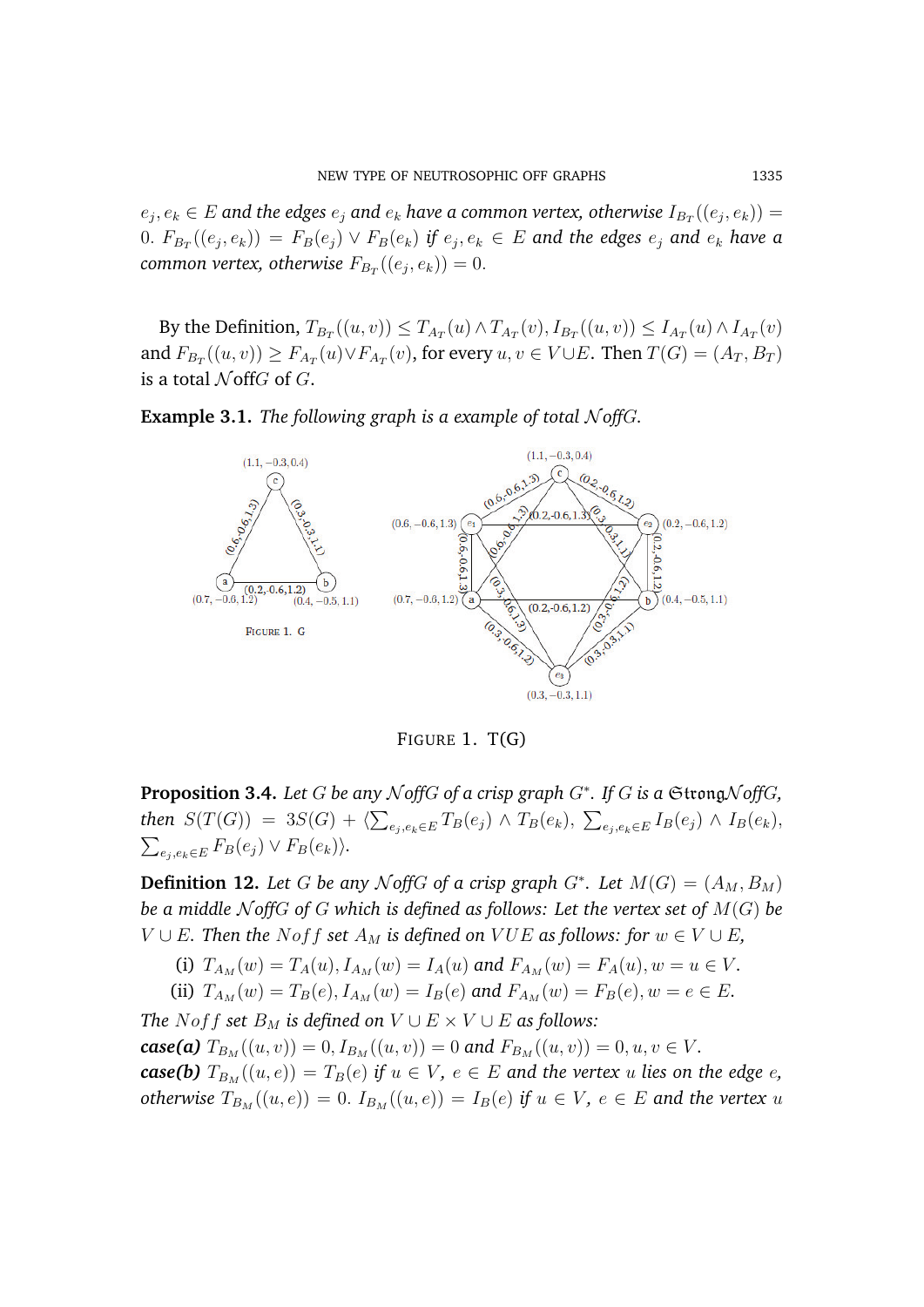*lies on the edge e, otherwise*  $I_{B_M}((u, e)) = 0$ .  $F_{B_M}((u, e)) = F_B(e)$  *if*  $u \in V$ ,  $e \in E$ *and the vertex u lies on the edge e, otherwise*  $F_{B_M}((u, e)) = 0$ .

 $\textbf{\textit{case(c)}}\ T_{B_M}((e_j,e_k)) = T_B(e_j) \land T_B(e_k)\ \textit{if}\ e_j,e_k \in E\ \textit{and}\ \textit{the} \ \textit{edges}\ e_j\ \textit{and}\ e_k\ \textit{have}$ *a common vertex, otherwise*  $T_{B_M}((e_j, e_k)) = 0$ *.*  $I_{B_M}((e_j, e_k)) = I_B(e_j) \wedge I_B(e_k)$  *if*  $e_j, e_k \in E$  and the edges  $e_j$  and  $e_k$  have a common vertex, otherwise  $I_{B_M} ((e_j, e_k)) =$  $(0. \; F_{B_M}((e_j, e_k)) \, = \, F_B(e_j) \vee F_B(e_k)$  if  $e_j, e_k \in E$  and the edges  $e_j$  and  $e_k$  have a  ${\sf common}\,$  vertex, ${\sf otherwise}\, \, F_{B_M}((e_j, e_k)) = 0.$ 

By the Definition,  $T_{B_M}((u, v)) \leq T_{A_M}(u) \wedge T_{A_M}(v)$ ,  $I_{B_M}((u, v)) \leq I_{A_M}(u) \wedge$  $I_{A_M}(v)$  and  $F_{B_M}((u, v)) \geq F_{A_M}(u) \vee F_{A_M}(v)$ , for every  $u, v \in V \cup E$ . Then  $M(G) = (A_M, B_M)$  is a middle NoffG of G.

**Example 3.2.** *The following graph is a example of middle*  $N$  *offG of G.* 



FIGURE 2. G and  $T(G)$ 

**Proposition 3.5.** Let  $T(G) = (A_T, B_T)$  be a total NoffG of a StrongNoffG G. *Then*

- (i)  $deg_{T(G)}(u) = 2deg_G(u)$  *for all*  $u \in V$ *.*
- (ii)  $deg_{T(G)}(e_i) = Busy_{T(G)}(e_i)$ , if  $e_i \in E$ .

**Proposition 3.6.** *Let* G *be any* N *off*G *of a crisp graph* G<sup>∗</sup> *. If* G *is a* StrongN *off*G*,*  $\text{then } S(M(G)) \ = \ 2 S(G) \, + \, \langle \sum_{e_j, e_k \in E} T_B(e_j) \wedge T_B(e_k), \ \sum_{e_j, e_k \in E} I_B(e_j) \wedge I_B(e_k),$  $\sum_{e_j, e_k \in E} F_B(e_j) \vee F_B(e_k)$ 

**Proposition 3.7.** Let  $M(G) = (A_M, B_M)$  be a middle N of *f*G *of a* Strong N *off*G G*. Then*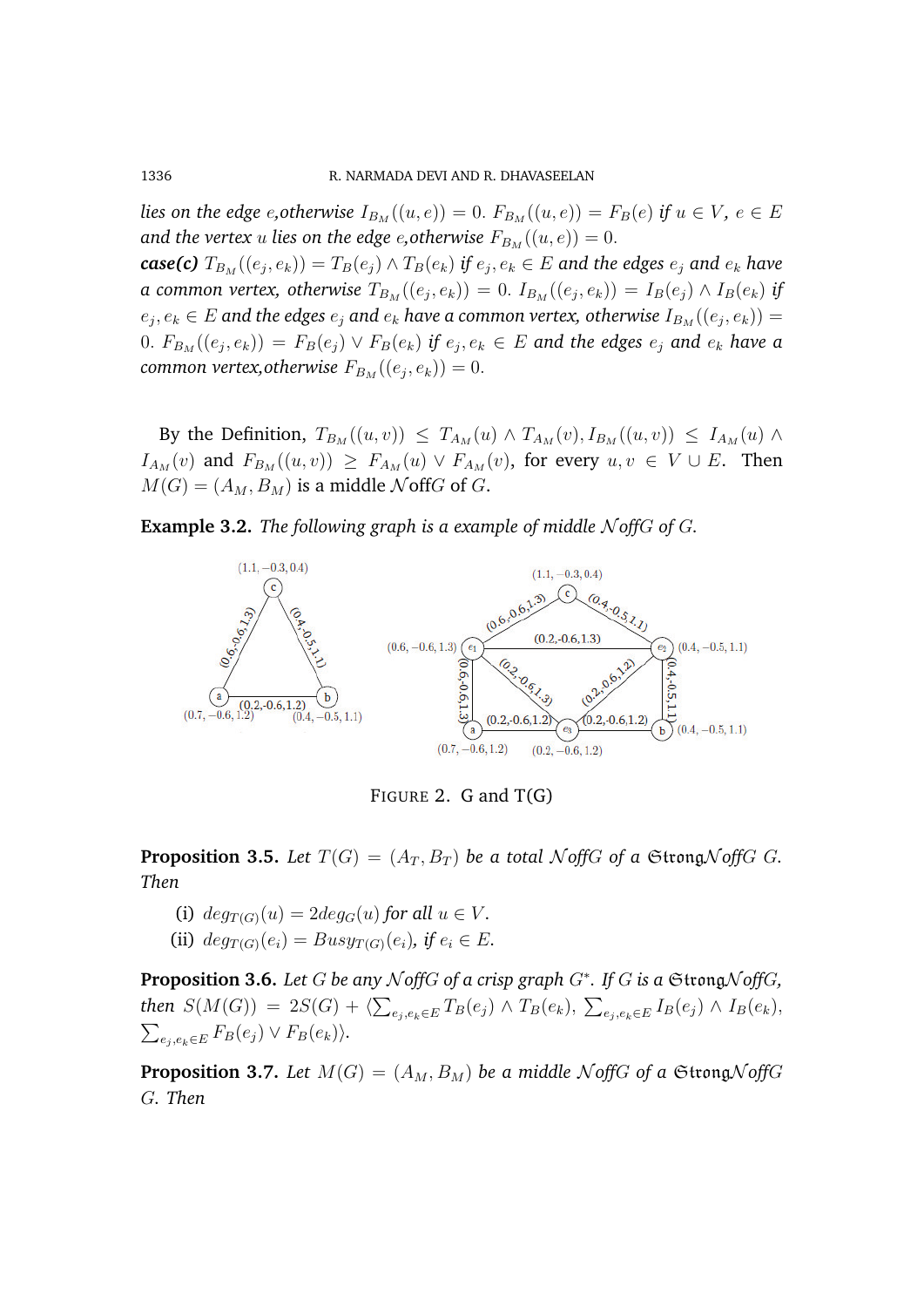(i) 
$$
deg_{M(G)}(u) = deg_G(u)
$$
 for all  $u \in V$ .

(ii) If  $u = e_j$  and  $e_j, e_k \in E$  are adjacent in  $G^*$ , then

$$
deg_{M(G)}(e_j) = 2\langle \sum_{e_j \in E} T_B(e_j), \sum_{e_j \in E} I_B(e_j), \sum_{e_j \in E} F_B(e_j) \rangle + \langle \sum_{e_k \in E} T_B(e_j) \wedge T_B(e_k), \sum_{e_k \in E} I_B(e_j) \wedge I_B(e_k), \sum_{e_k \in E} F_B(e_j) \vee F_B(e_k) \rangle.
$$

#### **REFERENCES**

- [1] M. AKRAM, B. DAVVAZ: *Strong intuitionistic fuzzy graphs,* Filomat, **26** (2012), 177–196.
- [2] S. BROUMI, M. TALEA, A. BAKALI, F. SMARANDACHE: *Single Valued Neutrosophic Graphs*, Journal of New Theory, **10** (2016), 86–101.
- [3] A. NAGOORGANI, V. T. CHANDRASEKARAN: *Free Nodes and Busy Nodes of a Fuzzy Graph,* East Asian Math. J., **22**(2) (2006), 163–170.
- [4] A. NAGOOR GANI, J. ANU: *Properties on Total and Middle Intuitionistic Fuzzy Graph,* International Journal of Fuzzy Mathematical Archive, **9**(10) (2015), 1–9.
- [5] A. ROSENFELD: *Fuzzy graphs* , Fuzzy sets and their applications to Cognitive and Decision Process, Academic Press, New York, 1975, 77–95.
- [6] R. NARMADA DEVI, N. KALAIVANI, S. BROUMI, K. A. VENKATESAN: *Characterizations of strong and balanced neutrosophic complex graphs,* International Journal of Engineering and Technology, **7**(4.10) (2018), 593–597.
- [7] R. NARMADA DEVI: *Neutrosophic Complex N* -continuity, Annals of Fuzzy mathematics and Informatics, **13**(1) (2017), 109–122.
- [8] F. SMARANDACHE: *Neutrosophy and Neutrosophic Logic , First International Conference on Neutrosophy , Neutrosophic Logic , Set, Probability, and Statistics*, University of New Mexico, Gallup, NM 87301, USA 2002.
- [9] F. SMARANDACHE: *A Unifying Field in Logics: Neutrosophic Logic. Neutrosophy, Neutrosophic Set, Neutrosophic Probability,* American Research Press, Rehoboth, NM, 1999.
- [10] F. SMARANDACHE: *Neutrosophic Overset, Neutrosophic Underset, Neutrosophic offset*, Pons Editions, Brussels, 2016.
- [11] L. A. ZADEH: *Fuzzy Sets,Infor. and Control,* **9** (1965), 338–353.